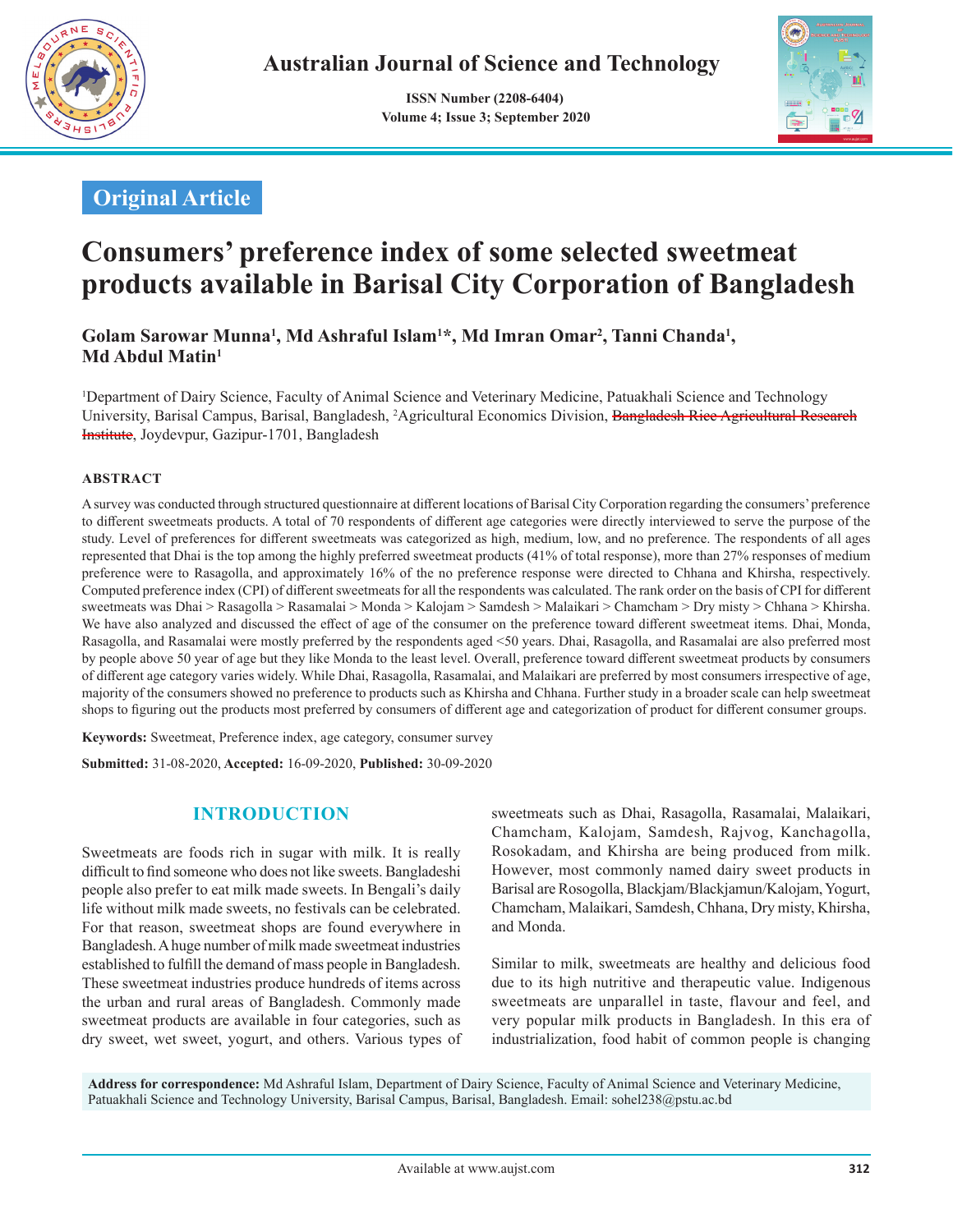day by day and an increased demand and consumption pattern of milk products are seen due to rapid growth of population as well as income and their status. That's why a good number of entrepreneurs have already come forward to deal with sweetmeat business by brand value in sweetmeat production and marketing.

Sweetmeats encompasses an important place in the diet of Bengalis and at their social festivities. It is a ritual to distribute sweetmeats at different religious offerings. Conventionally, Bengalis distribute sweets among neighbors and relatives on a variety of occasion such as birthday, engagements, wedding, and examinations success. Because Bengali misty (sweets) made from different curd, they form an important part of daily diet. The sweetmeat industry has flourished because of its close links with social and religious ceremonies. Competition and changing tastes have helped to create many new sweets, and today, this industry has grown not only within the country but has also been spread abroad.

Occasions and sweetmeats are the two inseparable part of Bengali tradition as Bangladeshi people are very much fond of sweetmeats. In this country, people could not think to celebrate any auspicious events without sweetmeats. Not only in the country, Bangladeshi sweetmeats also famous to all over the world. A huge variety of sweetmeats are produced in our country; they are mostly different from other according to their sizes, colors, and tastes. Akanda (2000)[1] and Roy *et al.* (2002) [2] carried out research works based on processing and marketing of sweetmeats in some selected areas of Bangladesh. However, there is no specific and systematic study in this regard based on uses, consumer preferences, and marketing of milk products. A good number of studies have been conducted on consumption pattern of sweetmeats in Bangladesh. However, to the best of our knowledge, some sporadic study on consumer preferences for sweetmeats are conducted in Bangladesh with non-conclusive findings that could suggest sweetmeat manufacturers regarding consumers' preference. This gap in knowledge has inspired us to conduct a study on consumer preference of sweetmeats on a pilot scale. The study, therefore, may serve as a basis for further extensive study covering the countrywide market of sweetmeat products. The specific objectives of the study were to determine the consumer preferences to different sweetmeat products available in Barisal City Corporation of Bangladesh and thereby helping the sweetmeat manufacturers to shape products range based on customer demand.

### **MATERIALS AND METHODS**

### **Study Area and Duration**

The present study was conducted at different locations in Barisal City Corporation of Bangladesh and data were collected by direct interviewing of participants from April to September 2016.

### **Selection of Sweetmeats**

Different types of sweetmeats were selected based on consumption patterns by the consumers of different areas. Dhai, Rasagolla, Malaikari, Rasamalai, Chamcham, Kalojam, Samdesh, Chhana, Dry misty, Khirsha, and Monda were selected for this study purpose.

### **Age**

Age of respondents were recorded in terms of actual years from birth to the time of interview or assumed based on their statement. Age was expressed as numerical round figures.

### **Selection of Consumers**

In this study, 70 consumers were selected from different locations in Barisal City Corporation in Bangladesh. Consumers of different ages and representative of all places within the Barisal City Corporation jurisdiction were communicated beforehand for the consent to participate in this study, final study group was selected randomly from within the agreed participants.

### **Preparation of Interview Schedule**

The interview schedule was prepared to meet the objective of the study. A preliminary schedule was tested for recording data to be obtained from consumer. The contents and appropriateness of the interview schedule were judged by the advisory committee. A draft interview schedule was prepared keeping in mind the following things such as (i) to test appropriateness of the selected sweetmeat items, (ii) to test and verify completeness of the questionnaire, (iii) to identify ambiguous questions, and (iv) to assess the respondents' feedback. A simplified data collection sheet was constructed for the final interviewing of the participants, initial preliminary observations and feedbacks were incorporated in the final form for ese of information gathering. The questions were listed in a logical and sequencial order for respondents' convenience such that no information is missed.

### **Collection of Data**

The whole survey was conducted by the first named author after the preparation of the final data collection sheet. Data were collected from the selected respondents by direct interviewing. With prior concent, the aims and objectives of the study were explained to the respondent so that they can fearlessly and happily share information with the researcher of the designated study. The information were collected in a friendly manner with explanation of questions while needed. Upon reaching to every respondent, information collection happened in a logical sequence in the form of everyday discussion. Rapport building has been considered crucial before going to the questions relating to our purpose of the study. After completion of each interview, the schedule was checked to be sure that all the answers of the questionnaire were collected. To minimize errors, data were collected in local language and units, and these were subsequently converted into appropriate standard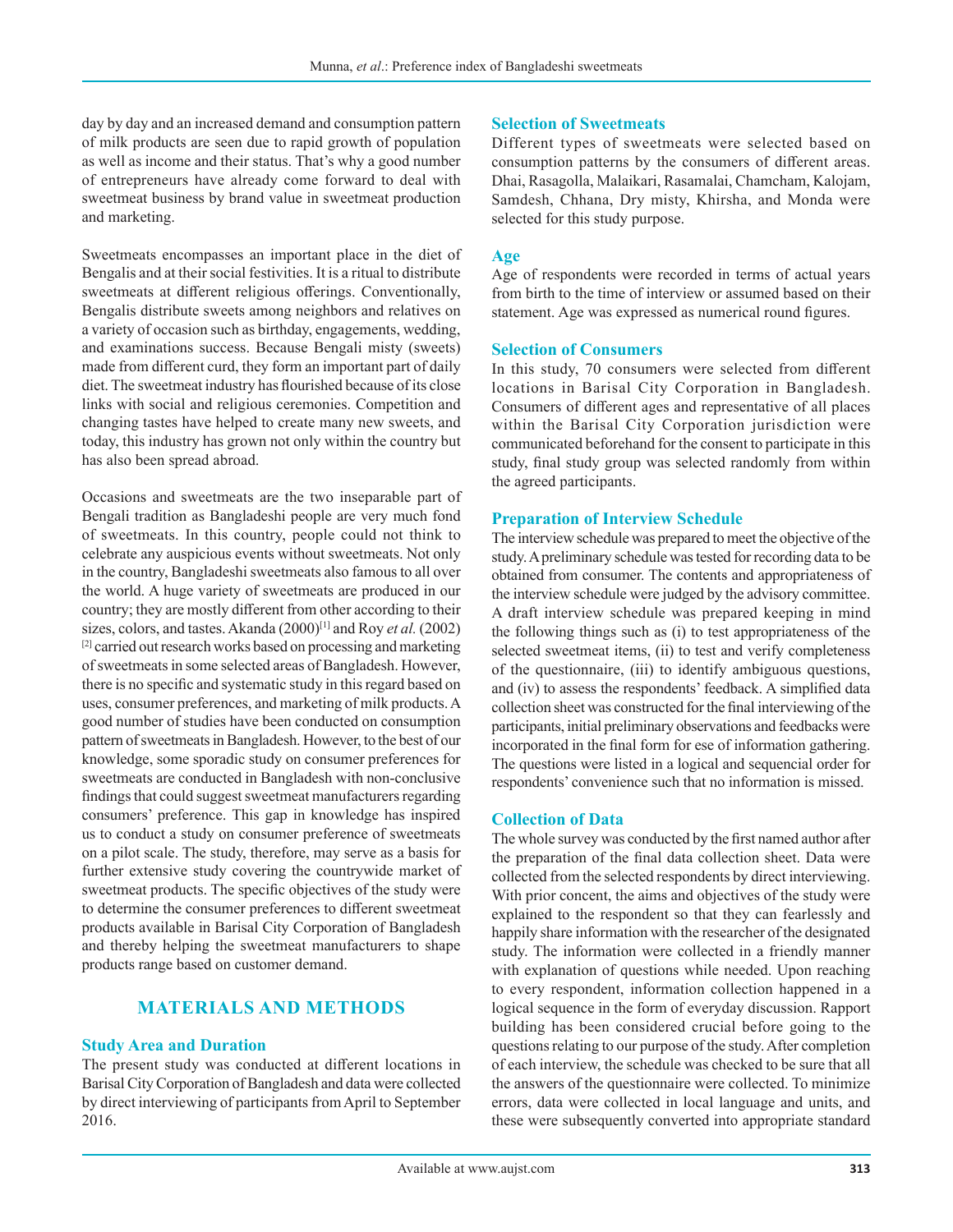text and units. The respondents name, address and contact information were used to amend information in case of any confusion during data processing.

### **Measurement of Dependent Variable**

Preferences of sweetmeats were dependent variable for this study. To measure the preference of sweetmeats, a consumer selected sweetmeats were identified during choice of the interview schedule. A 4-point numerical rating scale was developed to explore the extent of preference of sweetmeats. The weights were assigned to each of the responses as described in Table 1. Respondents' age category is given in Table 1a.

Preference score of a respondent could range from 0 to 3, 0 indicating no preference, 3 indicating high preference, 2 indicating moderate preference, and 1 indicating little preference. For clear



| <b>Extent of preference</b> | Weightss |
|-----------------------------|----------|
| No preference at all        |          |
| Little preference           |          |
| Moderate preference         |          |
| High preference             |          |

#### **Table 1a: Age category of the respondents interviewed**

| Age             | <b>Respondents</b> | <b>Total respondents</b> |
|-----------------|--------------------|--------------------------|
| Up to 30 years  |                    | 70                       |
| $30 - 50$ years | 34                 |                          |
| Above 50 years  | 19                 |                          |

understanding and in-depth analysis of preference of a respondent to sweetmeats was computed using the following formulae<sup>[3]</sup>:

Computed Preference Index (CPI) =  $C_{hp}$  × 3 +  $C_{mp}$  × 2 +  $C_{lp}$  ×  $1 + C_{nn} \times 0$ 

Where,

 $C<sub>hp</sub>$  = Consumers with high preference  $C_{mp}$  = Consumers with moderate preference  $C_{\text{in}} = \text{Consumers with little preference}$  $C_{\text{np}}$  = Consumers with no preference

The CPI value for a sweetmeat could range from 0 to 210 (since the total respondents were 70), 0 indicating no preference and 210 the very high preference.

### **Data Analysis**

Collected data were checked and crosschecked before transferring to the computer. In analyzing the data, pivot tables and statistical methods in Microsoft Excel (Microsoft Corporation, 2017) were used to fulfill the objectives of the study.

### **RESULTS**

A survey was conducted through structured questionnaire at different locations in Barisal City Corporation of Bangladesh regarding the consumers' preference to different sweetmeats products. The age category of the respondents is given in Table 1a. It is evident that about 50% of the respondents were of the middle-aged (30–50 years) adult peoples, representing mostly the employed demographic group in the society.

### **Table 2: Preference to different sweetmeats among all the respondents irrespective of age**

| Name of sweetmeat                      | <b>Level of Preference</b> |        |                 |               |                 |        | <b>Total response for</b> |               |                |
|----------------------------------------|----------------------------|--------|-----------------|---------------|-----------------|--------|---------------------------|---------------|----------------|
|                                        | High                       |        |                 | <b>Medium</b> |                 | Low    |                           | No preference | each sweetmeat |
|                                        | <b>Positive</b>            | $%$ of | <b>Positive</b> | $%$ of        | <b>Positive</b> | $%$ of | <b>Positive</b>           | $%$ of        | category       |
|                                        | response                   | total* | response        | total         | response        | total  | response                  | total         |                |
| Dhai                                   | 32                         | 41.0   | 28              | 17.0          | 3               | 1.8    | 7                         | 2.0           | 70             |
| Rasagolla                              | 8                          | 10.3   | 45              | 27.3          | 10              | 5.9    | 7                         | 2.0           | 70             |
| Rasamalai                              | 14                         | 17.9   | 28              | 17.0          | 20              | 11.8   | 8                         | 2.2           | 70             |
| Malaikari                              | $\overline{\phantom{0}}$   | 0.0    | 14              | 8.5           | 9               | 5.3    | 47                        | 13.1          | 70             |
| Kalojam                                | -                          | 0.0    | 19              | 11.5          | 20              | 11.8   | 31                        | 8.7           | 70             |
| Chamcham                               | $\overline{\phantom{0}}$   | 0.0    | 7               | 4.2           | 22              | 13.0   | 41                        | 11.5          | 70             |
| Samdesh                                |                            | 1.3    | 2               | 1.2           | 31              | 18.3   | 36                        | 10.1          | 70             |
| Chhana                                 |                            | 0.0    |                 | 0.6           | 11              | 6.5    | 58                        | 16.2          | 70             |
| Dry misty                              | -                          | 0.0    | 1               | 0.6           | 26              | 15.4   | 43                        | 12.0          | 70             |
| Khirsha                                |                            | 0.0    | $\overline{0}$  | 0.0           | 12              | 7.1    | 58                        | 16.2          | 70             |
| Monda                                  | 23                         | 29.5   | 20              | 12.1          | 5               | 3.0    | 22                        | 6.1           | 70             |
| Total response for preference category | 77                         | 100    | 165             | 100           | 169             | 100    | 358                       | 100           | 770            |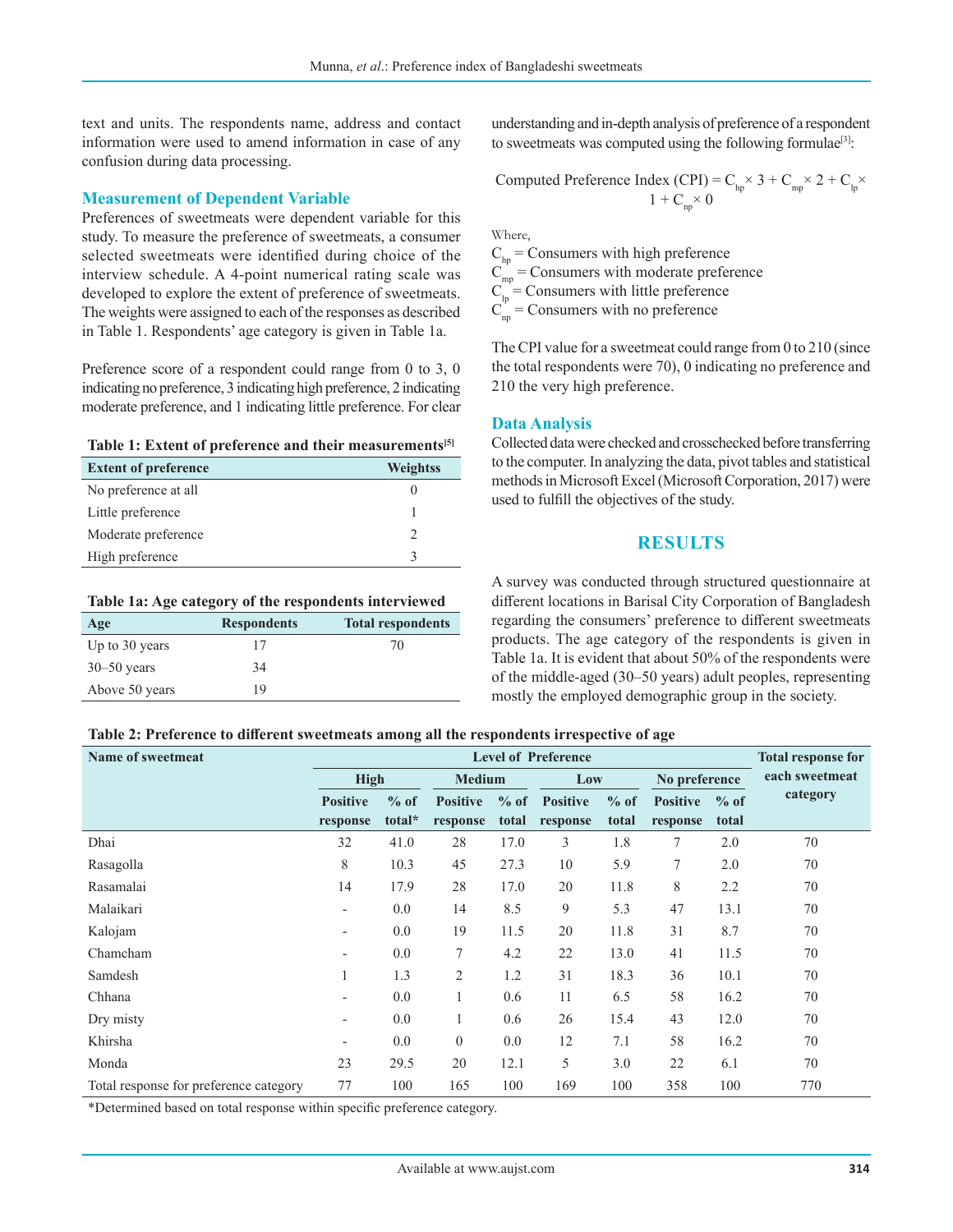Level of preferences to different sweetmeats by respondents of all ages is given in Table 2. Table 2 represents that Dhai was the top among the highly preferred sweetmeat products (41% of responses), more than 27% of responses showed medium preference for Rasagolla and more than 16% of

**Table 3: Computed preference index (CPI) of different sweetmeats for all respondents**

| Name of          | Probable    | <b>Probable</b> | <b>Calculated</b> |
|------------------|-------------|-----------------|-------------------|
| <b>Sweetmeat</b> | minimum CPI | maximum CPI     | <b>CPI</b>        |
| Dhai             | $\theta$    | 210             | 155               |
| Rasagolla        | $\theta$    | 210             | 124               |
| Rasamalai        | $\theta$    | 210             | 118               |
| Malaikari        | $\theta$    | 210             | 37                |
| Kalojam          | $\theta$    | 210             | 58                |
| Chamcham         | $\theta$    | 210             | 36                |
| Samdesh          | $\theta$    | 210             | 38                |
| Chhana           | $\Omega$    | 210             | 13                |
| Dry misty        | $\Omega$    | 210             | 28                |
| Khirsha          | $\Omega$    | 210             | 12                |
| Monda            | 0           | 210             | 114               |

**Table 4: Classification of sweetmeats on the basis of CPI for all the respondents**

| Preference | Ranges    | <b>Sweetmeats</b>                        |
|------------|-----------|------------------------------------------|
| category   | of CPI    |                                          |
| Low        | $0 - 29$  | Khirsha, Dry misty, Chhana               |
| Moderate   | $30 - 79$ | Chamcham, Kalojam, Malaikari,<br>Samdesh |
| High       | Above 80  | Dhai, Rasagolla, Rasamalai, Monda        |

the respondents said that they had no preference for each of Chana or Khirsha.

Computed preference index (CPI) of different sweetmeats for all the respondents is presented in Table 3. The rank order on the basis of CPI for different sweetmeats was Dhai > Rasagolla > Rasamalai > Monda >Kalojam > Samdesh > Malaikari >Chamcham > Dry misty > Chhana > Khirsha.

On the basis of consumer preference of sweetmeats from computed preference index (CPI), sweetmeats can be classified into three categories (Table 4). Low preference category was designated for Khirsha, Dry misty, and Chhana with a CPI less than 30, moderate preference was assigned for CPI range from 30 to 79 which represented by Chamcham, Kalojam, Malaikari, and Samdesh. Any product with CPI greater than 80 was considered as high preference category, that is, Dhai, Rasagolla, Rasamali, and Monda in our study based on consumers' age.

We have also analyzed and discussed the effect of age of the consumer on the preference toward different sweetmeat items. Table 5 represents the preference to different sweetmeats for the respondents aged less than 30 years. Dhai, Monda, and Rasagolla were mostly preferred by the respondents of this age category.

Computed preference index (Table 6) for this age category also suggests that Dhai, Monda, Rasagolla, and Rasamalai are preferred most by peoples under 30 years of age.

Table 7 shows that people of 30–50 years mostly prefers Dhai, Monda, Rasagola, and Rasamalai. This is also supported by

| Table 5: Preference to different sweetmeats for the respondents aged <30 years |  |  |  |  |  |
|--------------------------------------------------------------------------------|--|--|--|--|--|
|--------------------------------------------------------------------------------|--|--|--|--|--|

| Name of sweetmeat                      | Level of preference                 |                  |                              |                 |                             |                 | <b>Total</b>                |                 |          |
|----------------------------------------|-------------------------------------|------------------|------------------------------|-----------------|-----------------------------|-----------------|-----------------------------|-----------------|----------|
|                                        |                                     | High             |                              | <b>Medium</b>   |                             | Low             | No preference               |                 | response |
|                                        | <b>Positive</b><br>response         | $%$ of<br>total* | <b>Positive</b><br>response  | $%$ of<br>total | <b>Positive</b><br>response | $%$ of<br>total | <b>Positive</b><br>response | $%$ of<br>total |          |
| Dhai                                   | 8                                   | 44.4             | 7                            | 15.2            |                             |                 | 2                           | 2.5             | 17       |
| Rasagolla                              |                                     | 0.0              | 12                           | 26.1            | 2                           | 4.7             | 3                           | 3.8             | 17       |
| Rasamalai                              |                                     | 5.6              | 7                            | 15.2            | 6                           | 14.0            | 3                           | 3.8             | 17       |
| Malaikari                              |                                     | 0.0              | $\mathfrak{2}$               | 4.3             | 2                           | 4.7             | 13                          | 16.3            | 17       |
| Kalojam                                |                                     | 0.0              | 8                            | 17.4            | $\overline{4}$              | 9.3             | 5                           | 6.3             | 17       |
| Chamcham                               |                                     | 0.0              | 2                            | 4.3             | 5                           | 11.6            | 10                          | 12.5            | 17       |
| Samdesh                                |                                     | 5.6              | 1                            | 2.2             | 7                           | 16.3            | 8                           | 10.0            | 17       |
| Chhana                                 |                                     | 0.0              | $\qquad \qquad \blacksquare$ | 0.0             | 5                           | 11.6            | 12                          | 15.0            | 17       |
| Dry misty                              |                                     | 0.0              | 1                            | 2.2             | 8                           | 18.6            | 8                           | 10.0            | 17       |
| Khirsha                                |                                     | 0.0              | $\qquad \qquad \blacksquare$ | 0.0             | 2                           | 4.7             | 15                          | 18.8            | 17       |
| Monda                                  | 8                                   | 44.4             | 6                            | 13.0            | $\overline{2}$              | 4.7             | 1                           | 1.3             | 17       |
| Total response for preference category | 18                                  | 100              | 46                           | 100             | 43                          | 100             | 80                          | 100             | 187      |
|                                        | $\cdot$ $\sim$<br>$\cdot$ . $\cdot$ | $\sim$           |                              |                 |                             |                 |                             |                 |          |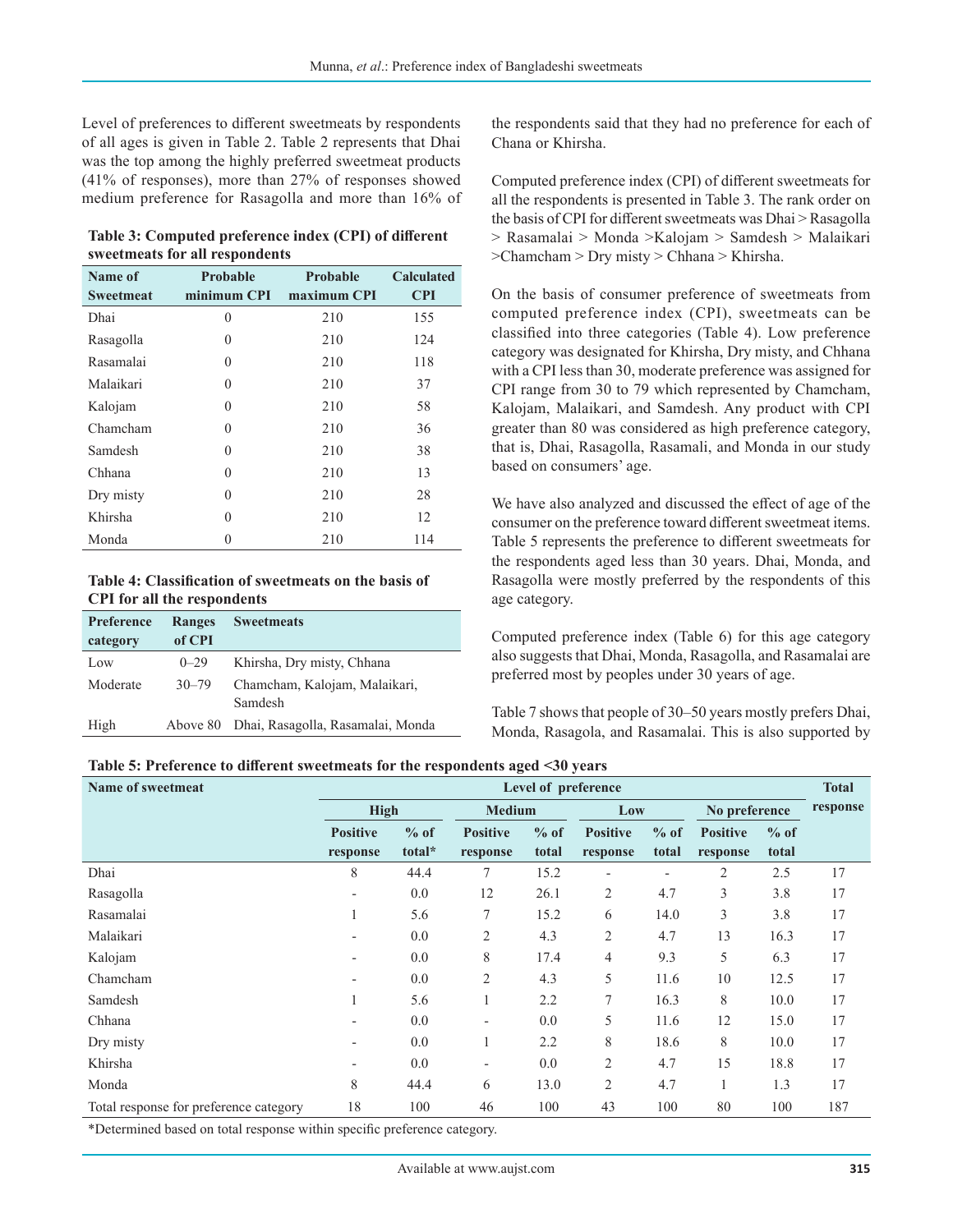CPI of different sweetmeats for respondents aged between 30 and 50 years (Table 8).

Tables 9 and 10 represent that Dhai, Rasagolla, and Rasamalai are preferred most by people above 50 years of age but they like Monda to the least level.

## **DISCUSSION**

Overall preference toward different sweetmeat products by consumers of different age categories varies widely. However,

**Table 6: Computed preference index (CPI) of different sweetmeats for respondents aged <30 years**

| Name of<br>sweetmeat | Probable<br>minimum CPI | Probable<br>maximum CPI | <b>Calculated</b><br><b>CPI</b> |
|----------------------|-------------------------|-------------------------|---------------------------------|
| Dhai                 | $\theta$                | 51                      | 38                              |
| Rasagolla            | 0                       | 51                      | 26                              |
| Rasamalai            | 0                       | 51                      | 23                              |
| Malaikari            | $\Omega$                | 51                      | 6                               |
| Kalojam              | $\Omega$                | 51                      | 20                              |
| Chamcham             | $\Omega$                | 51                      | 9                               |
| Samdesh              | $\Omega$                | 51                      | 12                              |
| Chhana               | $\Omega$                | 51                      | 5                               |
| Dry misty            | 0                       | 51                      | 11                              |
| Khirsha              | $\Omega$                | 51                      | 2                               |
| Monda                | 0                       | 51                      | 38                              |

Dhai, Rasagolla, Rasamalai, and Malaikari are preferred by most consumers irrespective of age, whereas majority of the consumers showed no preference to products such as Khirsha and Chhana. Monda was mostly preferred by consumers aged less than 50 years. The differences in the preference to different sweetmeat products by consumers of the different age groups can be attributed to individual differences in the choice of products based on taste, flavor, and price, however, are representative of the fact that preference of sweetmeat product changes across demographic groups may be due to physiological, mental, and health issues<sup>[4]</sup>. Our findings are consistent with Mila *et al.*[5] who discussed that "consumers while purchasing dairy products look for freshness, quality, taste and texture, variety, and convenience. The socioeconomic condition of consumers, namely, income status, occupational position, educational level, age, and region is the major determinants of the consumption patterns of milk and milk products. Since the consumers are not homogenous, the consumption pattern of milk such as quantum of purchase, source of purchase, and brand preference is continually varying".

The preference of any food item and per capita consumption can also be influenced by sex as is indicated by Wang and Li<sup>[6]</sup> that average consumption of all dairy products by adult men in the United States was 276, 25, 256, and 290 g/capita/d and for women 203, 206, 202, and 240 g/capita/d in 1977–78, 1989–91, 1994–95, and 1999–2004, respectively. Although the participants of our study were within the same City Corporation area, there cultural background may be different and may have

| Table 7: Preference to different sweetmeats among respondents aged between 30 and 50 years |  |  |
|--------------------------------------------------------------------------------------------|--|--|
|--------------------------------------------------------------------------------------------|--|--|

| Name of sweetmeat<br>Level of preference |                          |                          |                          | <b>Total</b>             |                 |        |                 |        |          |
|------------------------------------------|--------------------------|--------------------------|--------------------------|--------------------------|-----------------|--------|-----------------|--------|----------|
|                                          | <b>High</b>              |                          | <b>Medium</b>            |                          | Low             |        | No preference   |        | response |
|                                          | <b>Positive</b>          | $%$ of                   | <b>Positive</b>          | $%$ of                   | <b>Positive</b> | $%$ of | <b>Positive</b> | $%$ of |          |
|                                          | response                 | total*                   | response                 | total                    | response        | total  | response        | total  |          |
| Dhai                                     | 15                       | 34.9                     | 14                       | 15.7                     | 2               | 2.6    | 3               | 1.8    | 34       |
| Rasagolla                                | 3                        | 7.0                      | 24                       | 27.0                     | 5               | 6.4    | $\overline{2}$  | 1.2    | 34       |
| Rasamalai                                | 10                       | 23.3                     | 16                       | 18.0                     | 6               | 7.7    | $\overline{2}$  | 1.2    | 34       |
| Malaikari                                |                          | 0.0                      | 12                       | 13.5                     | $\overline{4}$  | 5.1    | 18              | 11.0   | 34       |
| Kalojam                                  | $\overline{\phantom{a}}$ | 0.0                      | 5                        | 5.6                      | 13              | 16.7   | 16              | 9.8    | 34       |
| Chamcham                                 | $\overline{\phantom{a}}$ | 0.0                      | $\overline{4}$           | 4.5                      | 13              | 16.7   | 17              | 10.4   | 34       |
| Samdesh                                  |                          | 0.0                      | $\overline{\phantom{a}}$ | 0.0                      | 15              | 19.2   | 19              | 11.6   | 34       |
| Chhana                                   |                          | $\overline{\phantom{a}}$ | $\overline{\phantom{a}}$ | $\overline{\phantom{0}}$ | $\overline{4}$  | 5.1    | 30              | 18.3   | 34       |
| Dry misty                                | $\overline{\phantom{a}}$ | 0.0                      | $\overline{\phantom{a}}$ | 0.0                      | 9               | 11.5   | 25              | 15.2   | 34       |
| Khirsha                                  | $\overline{\phantom{a}}$ | 0.0                      | $\overline{\phantom{a}}$ | 0.0                      | 5               | 6.4    | 29              | 17.7   | 34       |
| Monda                                    | 15                       | 34.9                     | 14                       | 15.7                     | $\mathfrak{2}$  | 2.6    | 3               | 1.8    | 34       |
| Total response for preference category   | 43                       | 100                      | 89                       | 100                      | 78              | 100    | 164             | 100    | 374      |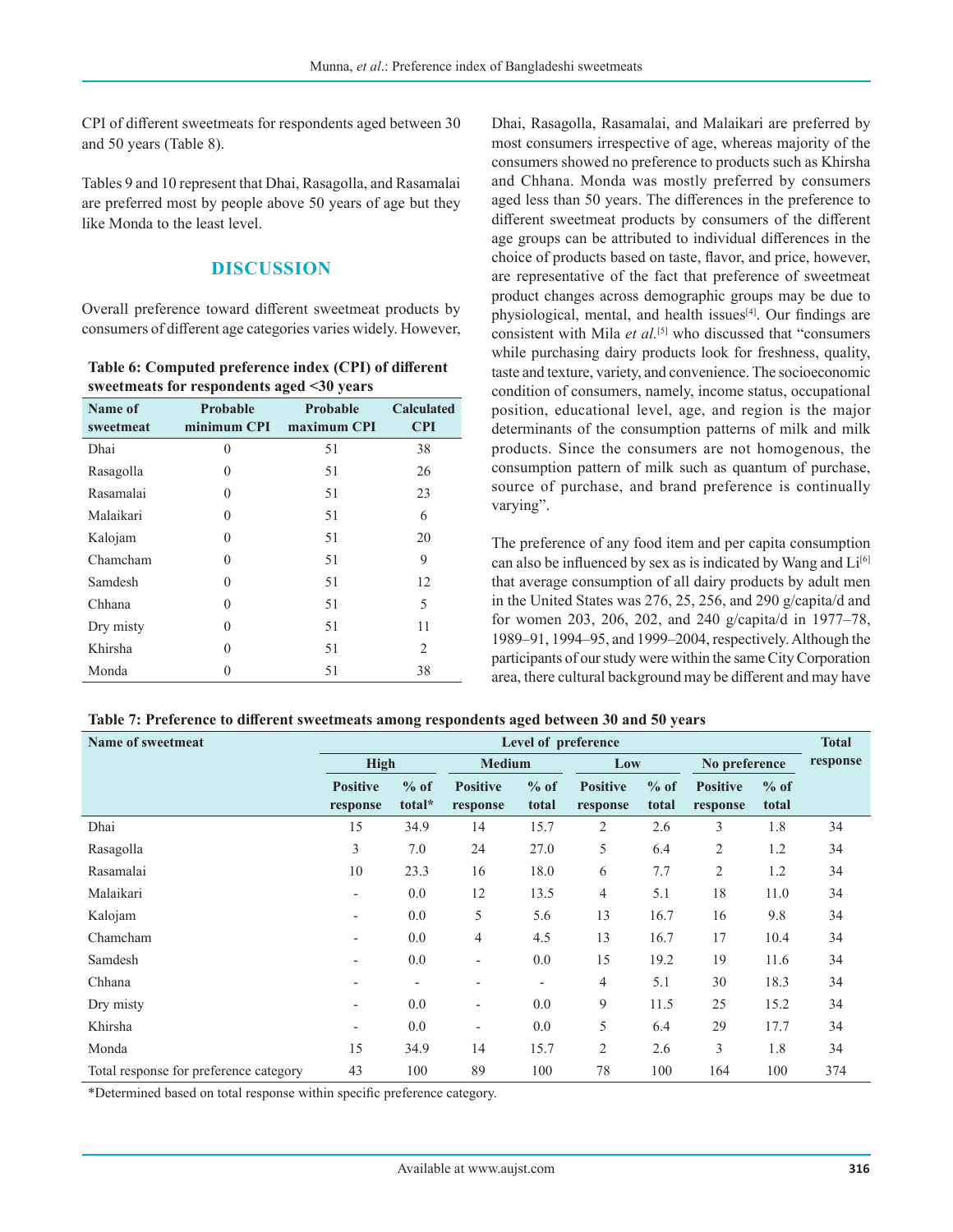affected preference to sweetmeat products (Shepherd and Raats[7]; Hoogland *et al*. [8]).

Roy *et al.*<sup>[2]</sup> examined "the consumption pattern of milk and milk products among different income groups in some selected area in Bangladesh. Family data were collected through household survey during September 2001–May 2002 for 179 selected household from three different areas of Bangladesh, comprising 40 from rural, 61 from municipality town, and 71 from metropolitan city households form the basis. The sample households were classified into five income groups on monthly income as follows:  $i$ ) < Tk. 3000; ii) Tk. 3000–6000; iii) Tk.

**Table 8: Computed preference index (CPI) of different sweetmeats for respondents aged between 30 and 50 years**

| Name of   | Probable    | Probable    | <b>Calculated</b> |  |
|-----------|-------------|-------------|-------------------|--|
| sweetmeat | minimum CPI | maximum CPI | <b>CPI</b>        |  |
| Dhai      | 0           | 102         | 75                |  |
| Rasagolla | 0           | 102         | 62                |  |
| Rasamalai | 0           | 102         | 68                |  |
| Malaikari | 0           | 102         | 28                |  |
| Kalojam   | $\Omega$    | 102         | 23                |  |
| Chamcham  | $\Omega$    | 102         | 21                |  |
| Samdesh   | $\Omega$    | 102         | 15                |  |
| Chhana    | $\Omega$    | 102         | 4                 |  |
| Dry misty | 0           | 102         | 9                 |  |
| Khirsha   | 0           | 102         | 5                 |  |
| Monda     |             | 102         | 75                |  |

6000–9000; iv) Tk. 9000–12,000; and v) >Tk.12,000. Among milk and milk products, the major allocation of expenditure was devoted to liquid milk followed by sweetmeats and powder milk and other milk products. The municipality town households consume more milk, sweetmeats, and Dhai than rural and metropolitan city. On the other hand, metropolitan households consume more powder milk, condensed milk, ghee, and ice cream". Income, mobility, media access (Tse *et al.*),[9] and availability of more options (Kim *et al.*)<sup>[10]</sup> to choose from a range of sweetmeat products may also have affected the preference indices of available sweetmeat products.

The sample size and range of products included in this study are not large enough to utilize the findings of this study in a generalized form for sweetmeat shopkeepers of Bangladesh, however, this study forms the basis of further study and clearly shows that sweetmeat manufacturers should be aware of demographic groups of their market to meet their satisfaction and also to grab the opportunity of market share with novelty in products targeting different age groups of interest.

## **CONCLUSION**

Preference to different sweetmeat products by consumers of different age category varies widely. However, Dhai, Rasagolla, and Rasamalai are preferred by most consumers irrespective of age. Consumers over 50 years of age showed less preference for Monda, whereas majority of the consumers showed no preference to products such as Khirsha and

|  | Table 9: Preference to different sweetmeats among respondents aged more than 50 years |
|--|---------------------------------------------------------------------------------------|
|  |                                                                                       |

| Name of sweetmeat                      | Level of preference      |                          |                          |        |                 |        | <b>Total</b>    |        |          |
|----------------------------------------|--------------------------|--------------------------|--------------------------|--------|-----------------|--------|-----------------|--------|----------|
|                                        | High                     |                          | <b>Medium</b>            |        | Low             |        | No preference   |        | response |
|                                        | <b>Positive</b>          | $%$ of                   | <b>Positive</b>          | $%$ of | <b>Positive</b> | $%$ of | <b>Positive</b> | $%$ of |          |
|                                        | response                 | total*                   | response                 | total  | response        | total  | response        | total  |          |
| Dhai                                   | 9                        | 52.9                     | 7                        | 23.3   |                 | 2.1    | $\overline{2}$  | 1.8    | 19       |
| Rasagolla                              | 5                        | 29.4                     | 9                        | 30.0   | 3               | 6.3    | 2               | 1.8    | 19       |
| Rasamalai                              | 3                        | 17.6                     | 5                        | 16.7   | 8               | 16.7   | 3               | 2.6    | 19       |
| Malaikari                              | $\overline{\phantom{a}}$ | $\overline{\phantom{0}}$ | $\overline{\phantom{a}}$ | 0.0    | 3               | 6.3    | 16              | 14.0   | 19       |
| Kalojam                                |                          |                          | 6                        | 20.0   | 3               | 6.3    | 10              | 8.8    | 19       |
| Chamcham                               |                          |                          |                          | 3.3    | 4               | 8.3    | 14              | 12.3   | 19       |
| Samdesh                                | $\overline{a}$           |                          |                          | 3.3    | 9               | 18.8   | 9               | 7.9    | 19       |
| Chhana                                 |                          |                          | $\perp$                  | 3.3    | 2               | 4.2    | 16              | 14.0   | 19       |
| Dry misty                              |                          |                          | $\overline{\phantom{a}}$ | 0.0    | 9               | 18.8   | 10              | 8.8    | 19       |
| Khirsha                                |                          |                          | $\overline{\phantom{a}}$ | 0.0    | 5               | 10.4   | 14              | 12.3   | 19       |
| Monda                                  | $\overline{\phantom{0}}$ |                          | $\overline{\phantom{0}}$ | 0.0    | 1               | 2.1    | 18              | 15.8   | 19       |
| Total response for preference category | 17                       | 100                      | 30                       | 100    | 48              | 100    | 114             | 100    | 209      |